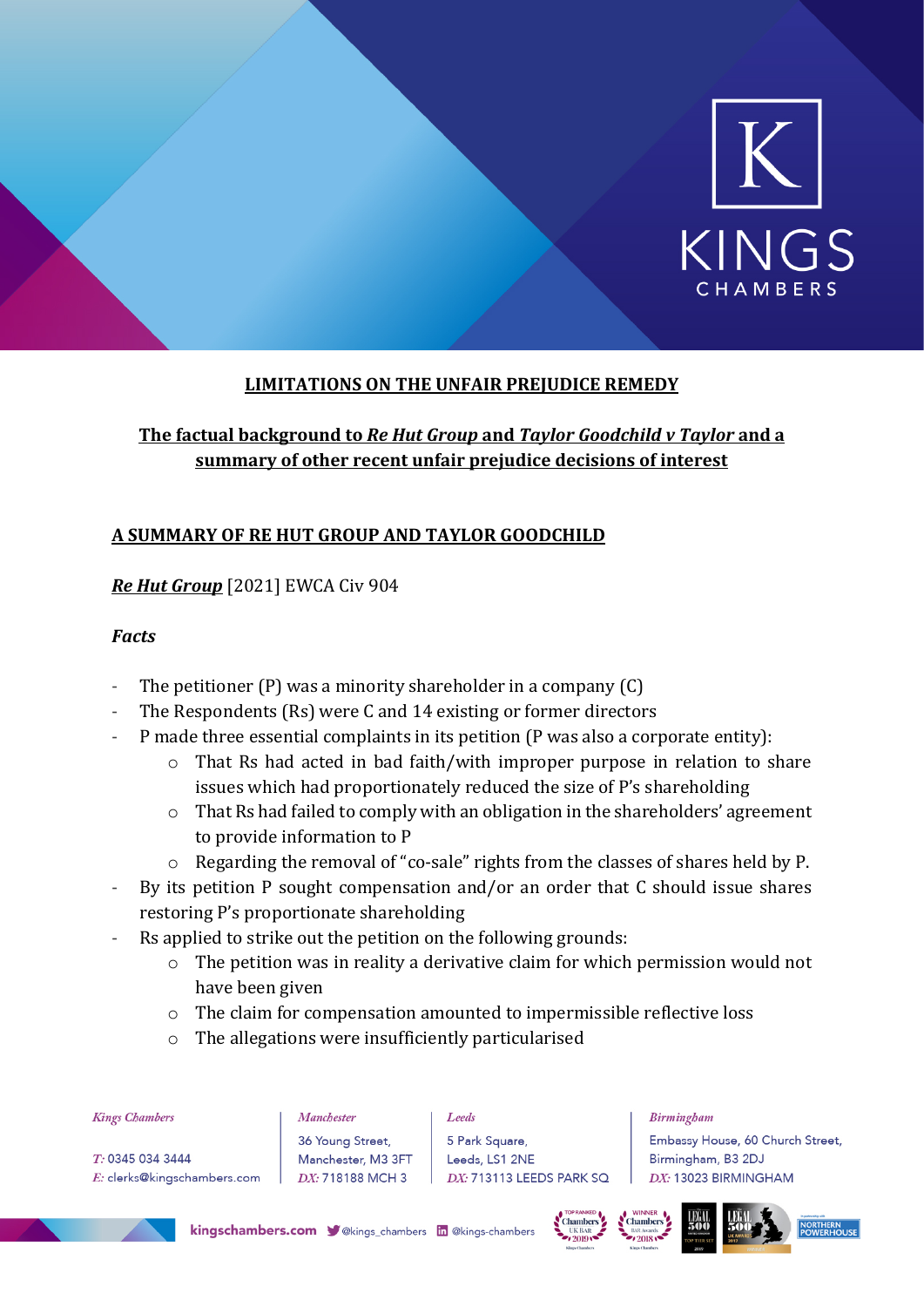o Elements of relief sought were outside the court's power and would affect the rights of shareholders were not parties to the proceedings

# *Held at the hearing of the strike-out application*

- The application for strike-out was dismissed<sup>[1](#page-1-0)</sup>, and in respect of each ground:
	- o It was not a derivative claim in disguise the body of the petition was clear that the complaints related to the impact on P *qua* shareholder rather than the impact on C.
	- o Also, the relief sought was for orders against C (not available in a derivative claim) and damages for breach of shareholders' agreement (also not available in a derivative claim)
	- o Whilst P had sought an order for payment of equitable compensation by the director Rs to C, that did not convert it into a derivative claim. Not least because P then sought an order for payment to it out of any payment into C
	- o There was no reflective loss it was fundamental to P's pleaded position that its alleged loss came from ways in which its shareholding had been affected without the shareholdings of others being affected. That was not a loss which was reflective of Cs, on the contrary it was unique to P
	- o The petition was sufficiently pleaded
	- o Even if the court granted the relief sought, whether the shareholders who would be affected should be joined was a case management decision, not one sufficient to strike out the petition
- Rs appealed

# *Held on appeal*

- The appeal was allowed in part, although in reality quite limited parts namely:
	- o Paragraph 4 of the prayer as pleaded was struck-out, on the basis that it sought an order for payment of compensation to C by the remaining Rs which presupposed an independent liability of Rs to C. The prayer which sought payment from Rs to P (directly) was sufficient for the court to be able to award compensation to P if found
	- o The paragraphs alleging bad faith in respect of the share issues did not plead sufficient facts from which bad faith/improper purpose could be made and were struck out
- However (as will be relevant to the later discussions in this talk) the claims based on alleged breaches of the shareholders' agreement for failing to provide information to P was essentially a claim for breach of contract and could be better proceeding as a Part 7 claim – it was to be considered at the CMC whether that should proceed as a separate claim

<span id="page-1-0"></span><sup>1</sup> Reported as *Re Hut Group Ltd* [2020] EWHC 5 (Ch)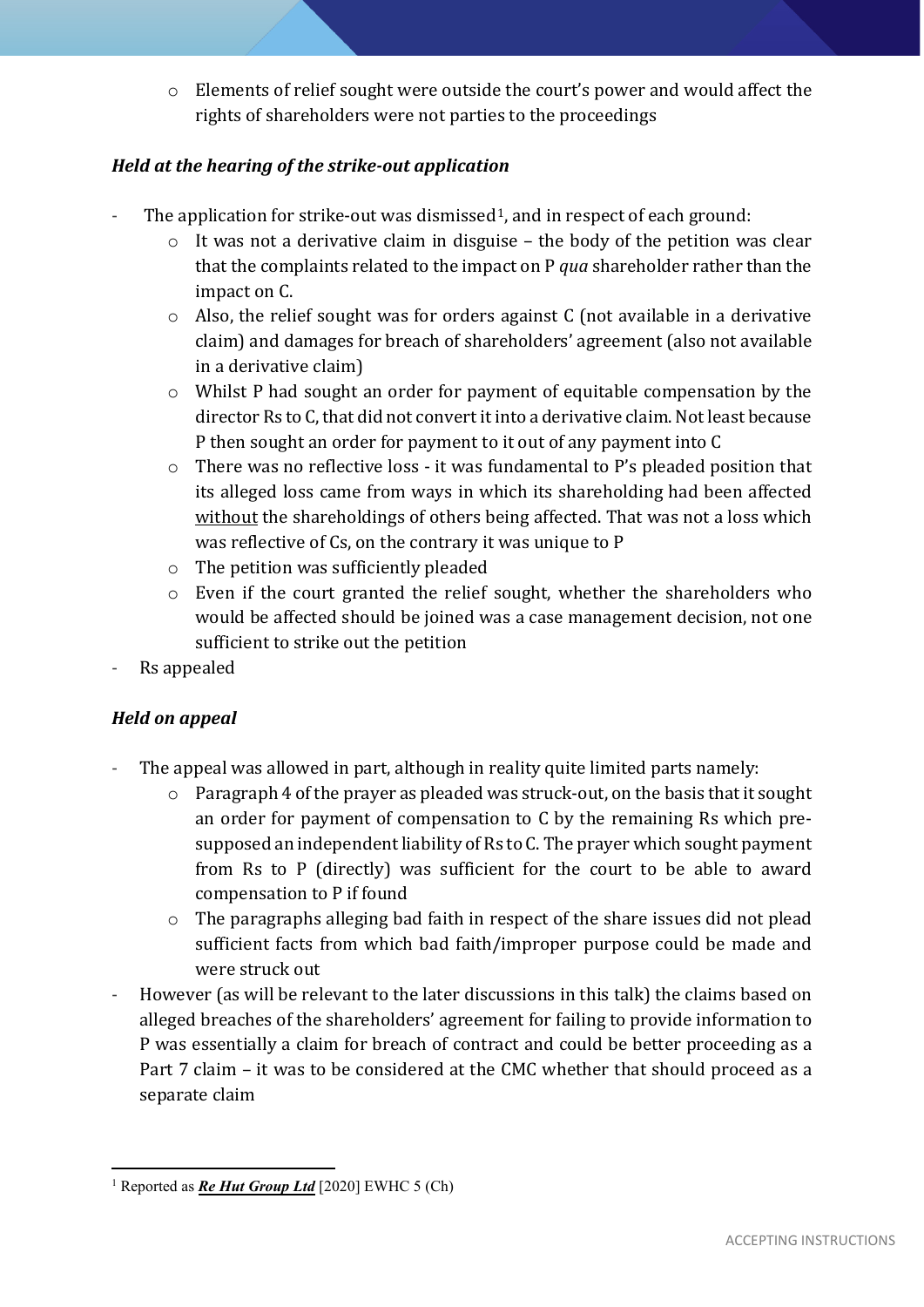# *Taylor Goodchild Ltd v Taylor* [2021] EWCA Civ 1135

#### *Facts*

- Company (C) set up to take over solicitors' practice which Taylor (T) had been carrying on in partnership with Goodchild (G).
- T and G were 50/50 shareholders in C and sole directors
- Relations between T and G deteriorated and agreement in principle to go separate ways
- T founded a further company (C2) and took work from C to C2 by taking client files and instructing clients of C to instruct C2
	- o Notably, he also did all of this prior to resigning as a director of C
- G brought unfair prejudice proceedings against T and C2

# *Held at first instance[2](#page-2-0)*

- Unfair prejudice found as:
	- o The agreement in principle to part ways did not extend so far as G acquiescing to T founding C2 and taking C's work and staff with him. G had not consented to any such matters
	- o T's actions clearly represented breach of directors' fiduciary and statutory duties amounting to unfair prejudice.
- The Order made was for G (i.e. the petitioner) to purchase T's shareholding for a value in the middle of the two valuations which the expert had arrived at (the expert had not expressed a preference for either valuation). This is as was sought by G and in effect reflected the agreement that had been reached in principle (i.e. that G would end up owning C).

# *Subsequent proceedings*

- Subsequently, C issued proceedings against T and C2 seeking payment for work in progress and an account for profits and also further monies which C said were still owed to it by T/C2 following the petition
- T/C2 applied for summary judgment on the basis that the claims should have been determined in the petition (and so were barred *res judicata*) or were an abuse of process or otherwise bound to fail

# *The first hearing[3](#page-2-1)*

<span id="page-2-0"></span><sup>2</sup> Reported as *Goodchild v Taylor* [2018] EWHC 2946 (Ch)

<span id="page-2-1"></span><sup>3</sup> Reported as *Taylor Goodchild Ltd v Taylor* [2020] EWHC 2000 (Ch)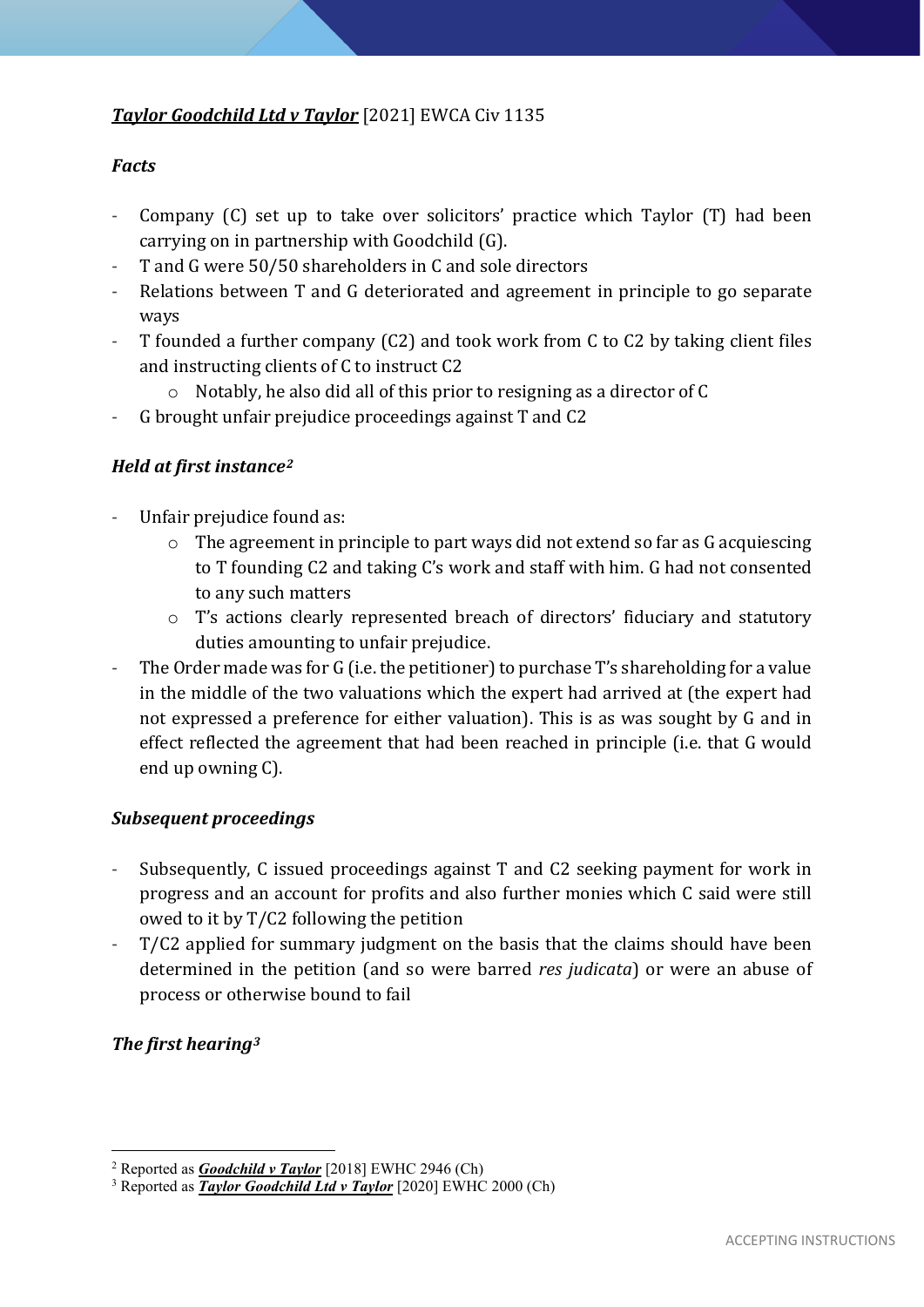- Snowden J (as he then was) considered that the claims for work in progress and an account of profits were an abuse of process and struck those elements of the claim out under the principle in *Henderon v Henderson* on the basis that:
	- o G should have sought that relief for the benefit of C in the s994 petition
	- o If it was intended that, once C was wholly owned by G, C should be entitled to bring those claims it should have been disclosed in the petition proceedings
- The other claims were not struck out

# *Held on appeal*

- Appeal allowed
- Although the relief that C now sought could, in principle, have been pursued in the petition proceedings and the relief under s996 is wide enough to permit the court to grant that relief, it does not follow that the claims should have been brought in the petition proceedings such that a failure to do so would be considered an abuse
- There were particular circumstances which may have even made it undesirable for those claims to have been brought in the petition, such as the fact that the petition was primarily seeking a remedy by a shareholder in respect of wrongs done to him as a shareholder, the fact that the proceedings may have been delayed

The significance of these two decisions is discussed in far more detail in Mark Harper QC's handout and talk which should be read in conjunction with the brief summaries below.

# **OTHER RECENT UNFAIR PREJUDICE DECISIONS OF INTEREST**

**1.** *Re Macom GmBH (UK) Ltd* [2021] EWHC 1661 (Ch)

# *Facts*

- Petitioner (P) was a German corporate entity and majority shareholder in company (C).
- Pursuant to a shareholder's agreement, P had validly appointed a director (D2).
- Petition was brought against the other director (D), due to:
	- o Unauthorised remuneration, in particular payments of dividends to D on account made without prior authority of board or shareholders and similarly unauthorised withdrawal of further sum
	- o D's misunderstanding of the shareholders' agreement and the clause by which D2 was appointed, which resulted in him doubting and querying D2's position and authority as a director and so excluding D2 from management and governance
	- o Unauthorised disclosures of confidential information made by D to D's father, a retired businessman, with an associated knock-on impact on the relationship between P and D.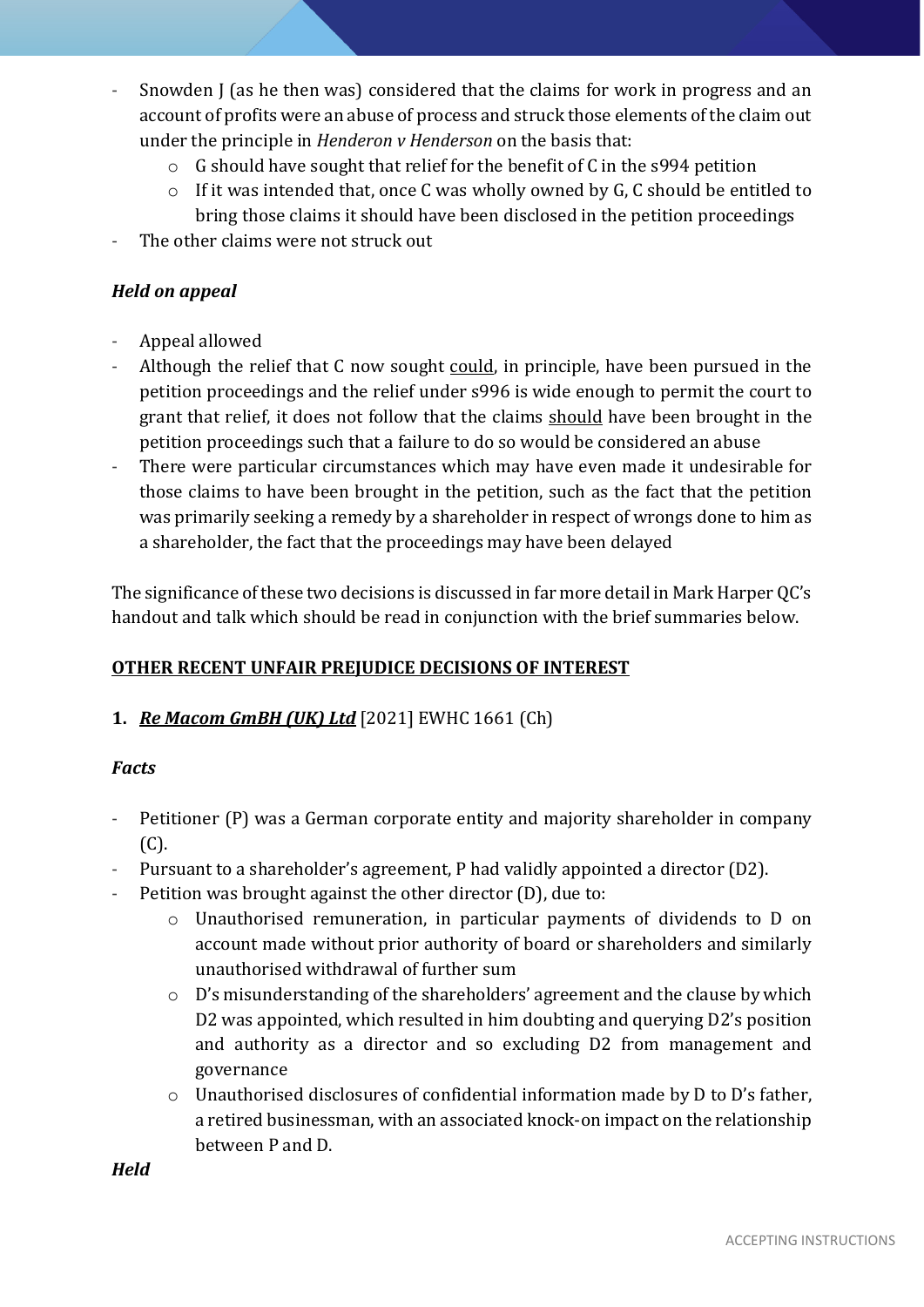- Petition granted, and in particular:
	- o The persistent undermining of D2's position and role was unfairly prejudicial to P's interests, as D2 was a director properly appointed by P pursuant to the shareholders' agreement
	- o The unauthorised disclosures made to D's father were not reasonably necessary for D to perform his duties, but were for his own personal benefit in dealing with P. This involvement of D's father worsened the relationship between the parties
	- o Unauthorised dividends were not unfairly prejudicial, as they merely anticipated a future dividend entitlement (and had been disclosed to P) and caused no financial loss to the company. The further unauthorised withdrawal did however constitute unfair prejudice

# *Why it is interesting/notable*

- Firstly, it is a good example of the established principle that prejudice is not limited to cases involving a diminution in value of P's shareholding, but extends to cover breakdown of the relationships of trust and confidence.
	- o This was found notwithstanding R's position that this was not a 'quasipartnership' case. That was probably uncontroversial but in any event the QP label was considered by HHJ Hodge QC to be an 'unhelpful' label as to whether relief should be granted (para. 74).
	- o Here, there was a shareholders' agreement which regulated the relationship between the parties, and the conduct of D had gone against its provisions and the effect it was designed to achieve. That was enough to ground a finding of unfair prejudice.
- Secondly, it is of interest for the remedy:
	- $\circ$  P had sought a buy-out of its shares by D (clearly wishing an exit)
	- o However, the relief granted was an order regulating the future conduct of the company's affairs
	- o It was held that section 996 requires the court to consider the proportionality of any remedy
	- o It was considered that a buy-out would be a disproportionate response to the unfair prejudice found, in particular where no provable financial loss to P could be found
	- o An order regulating future conduct was considered more appropriate
	- o Although a 'clean break' (i.e. buy-out) is often sought, desirable and an appropriate remedy, it is far from a given even where the relationship between the parties had significantly broken down.

# **2.** *Il v Yesilkaya* [2021] EWHC 1695 (Ch)

#### *Facts*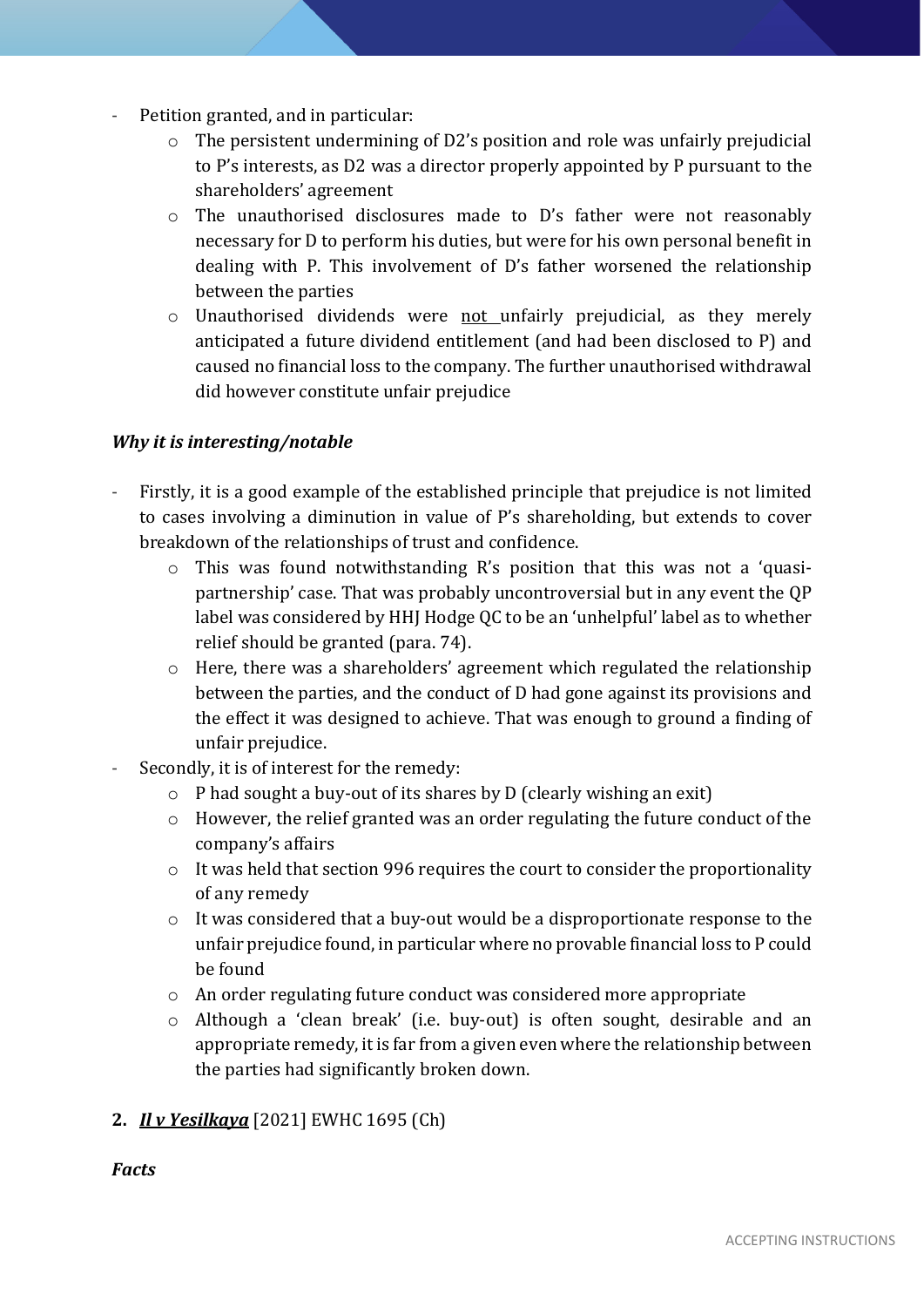- A "catastrophic" breakdown in trust and confidence between directors founded the basis for D1 bringing a petition primarily seeking the just and equitable winding up of company (C) (under section 124 of the Insolvency Act 1986) and alternatively an order that D2 purchase D1's shares at fair value on the basis of unfair prejudice (i.e. a section 994 claim)
- A cross-claim was also brought against D1 by C for his conduct as a director/shareholder and other matters

# *Held*

- It was held that company was run as a quasi-partnership
- Despite the breakdown of trust and confidence (and so *prima facie* suitability of the section 124 remedy), that remedy in this case would be inequitable and unjust.
- D1 had not come to court with 'clean hands' he had deliberately taken actions to e.g. strip the business when temporarily left in charge, and written misleading correspondence to D2 justifying his actions
- It would be further unfair to wind C up because D1 was only a 30% shareholder and C was linked to a successful corporate group – winding up would inevitably cause wider stigma to that group
- There were no distinct grounds for s994 action, and so this also failed
- P (now ousted as a director) remained a shareholder, and if his interests disregarded this could found future s994 petition (on new grounds)

#### *Why it is interesting/notable*

- The clue is in the name despite having a statutory footing just and equitable winding up is an equitable remedy and so the court will not opt for this nuclear option where the petitioner's hands are plainly unclean.
- It is also interesting to note the court's consideration of the potential stigma that would be attached to the wider corporate group if C were wound up. In some cases that stigma would be unavoidable but here and in light of D1's own conduct it clearly fortified and bolstered the Judge's conclusion

# **3.** *Bell v Qureshi* [2021] EWHC 2515 (Ch)

#### *Facts*

- This was a particularly egregious example of unfairly prejudicial conduct
- Petitioners (Ps) were husband and wife in their 70s with experience of running care homes but had essentially retired
- Respondents (Ds) were two brothers who had befriended Ps and borrowed large sums of money from them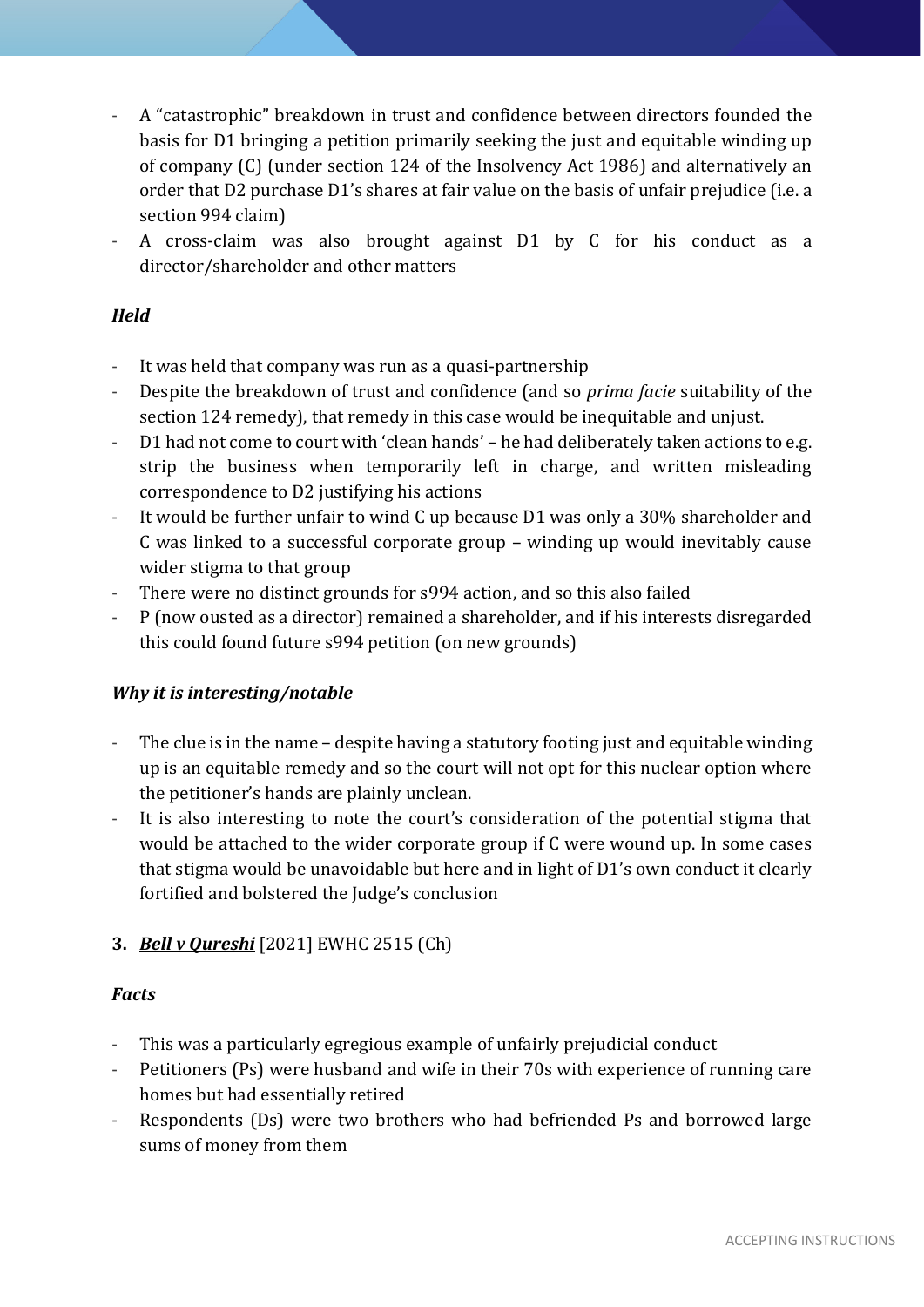- Ps and Ds decided to go into business together (it was found as a quasi-partnership) to operate a nursing home, with the intention being that Ps would have initial heavy involvement and leverage their skills and experience and then step back as Ds gained experience
- Ds set-up two companies, F (to own the freehold of nursing home) and L (to lease nursing home and run the business).
- Unknowingly, Ps not made directors or shareholders of F, but were of L
- Ds essentially transferred large sums from L, excluded Ps from its management and generally ran home very poorly to the extent that a damning CQC report was issued
- Ultimately the business ceased trading and liquidators were appointed

# *Held*

- Unfair prejudice was found as:
	- o The parties' understanding and agreement at the outset was not followed
	- o The ownership structure created did not reflect that agreement (i.e. Ps having no interest in F).
	- o That structure caused Ps unfair prejudice, as they had no interest in or control over the entity which provided the means to run the business
	- o Numerous breaches of fiduciary duty found in respect of Ds' conduct in running the nursing home and transferring sums of money

# *Why it is interesting/notable*

- It provides a useful compare and contrast with the above case (*Il v Yesilkaya*), and is a recent example of a case where Ps' hands were entirely clean and Ds' anything but.
- The flexibility in the remedy under s996 can in such circumstances be awarded in a way which can be deliberately particularly 'favourable' to Ps
	- $\circ$  As unfair prejudice was readily and easily found, the proportionate remedy here was as favourable to Ps as reasonably possible, i.e. the relief was granted with aim of putting Ps in the position they would have been in absent the unfair prejudice (effectively akin to expectation measure of damages in contract cases)
	- o In this case:
		- Ds ordered to buy-out Ps 50% interest in L, but on basis of a valuation at June 2018 (prior to substantial transfers out to Ds) and on the basis that F was subsidiary of L and other assumptions so as to negative Ds wrongful conduct.
- Ds ordered to pay costs to P on indemnity basis, as their conduct during case had been serious and highly culpable (e.g. failures to comply with disclosure orders, making extremely serious and unfounded allegations against Ps close to trial).
- **4.** *Faulkner v Vollin Holdings Ltd* [2021] EWHC 787 (Ch)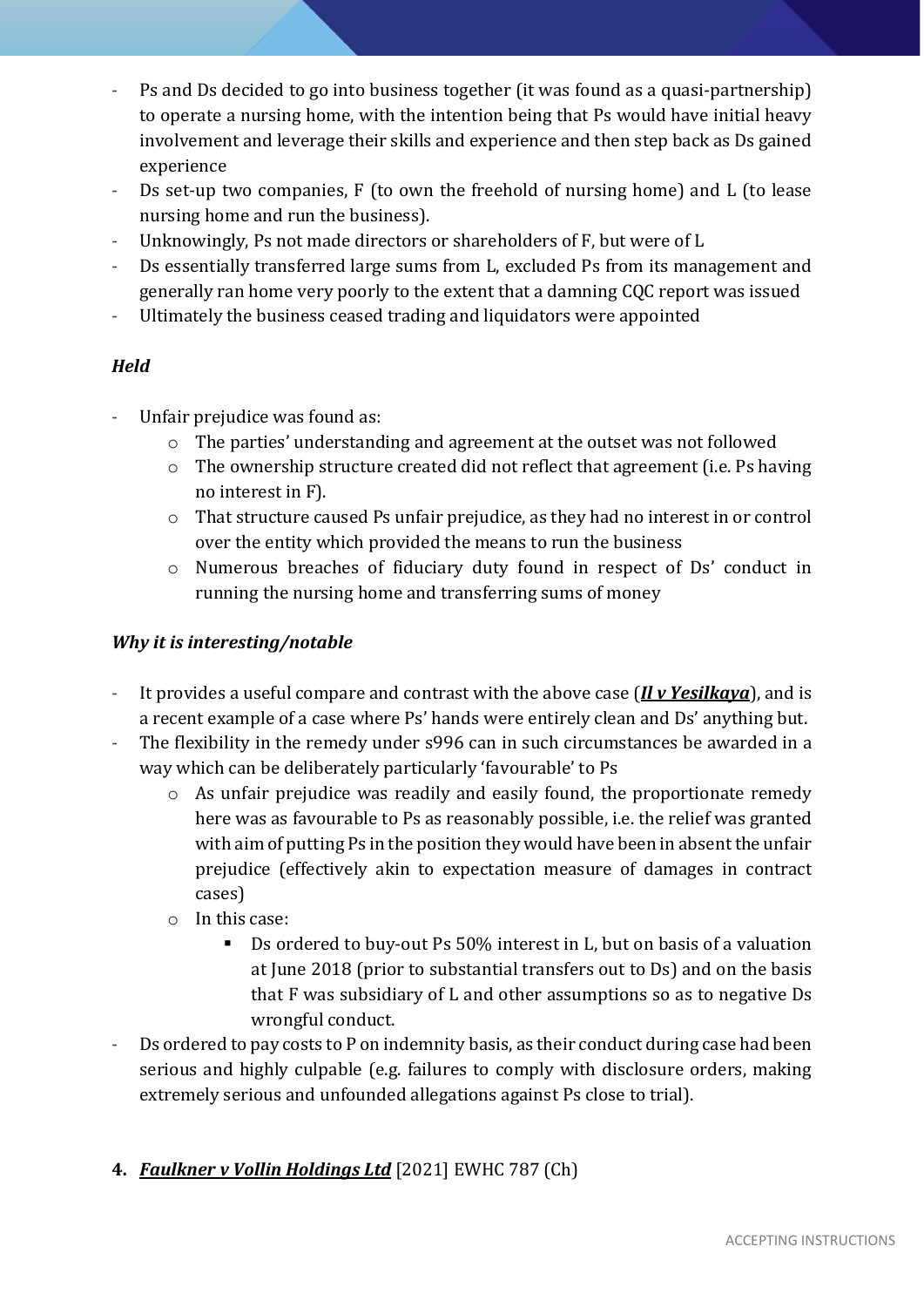# *Facts*

- Two petitioners (P1 and P2) P1 was former chairman of company (C) and P2 the former CTO
- C was advancing technology developed by P2 and funded by majority shareholders
- C's constitution was contained in its articles and a shareholders' agreement it was carefully drafted and of particular importance to the case. It provided *inter alia*:
	- o The shareholders obliged to act in "good faith" in all dealings
	- o Quorum of any board meeting had to include P1 and P2
	- o The joint approval of P1 and P2 was required to appoint new directors
- Prejudice alleged in respect of:
	- o Majority shareholders became disappointed with progress of the technology development, threatened withdrawal of funding unless P2 resigned, which he did
	- o Majority shareholders' nominee directors then took over management, and by a shareholder vote P1 was also later removed
	- o Further allegations of sale of fabrication plant at an undervalue (which are less interesting for present purposes)

# *Held*

- Petition granted
- The Judge found that the constitution of C had been carefully and deliberately calibrated, such that the board was left to run C free from shareholder influence
	- o The board itself was weighted in favour of P1 and P2
- By exercising their voting rights in a way in which impacted upon the constitution balance of C (i.e. by forcing out P1 and P2) the majority shareholders were in breach of the good faith clause
	- o The good faith clause acted as a contractual restriction on the usual statutory majority shareholder rights to (e.g.) remove directors – they had not acted with accordance to the respect for the balance of power
- The presence of P1 and P2 on the board was considered to be critical in terms of the balance of power of C and as between the shareholders and the board, and the balance of power between minority and majority shareholders
- The removal of P1 and P2 analytically therefore deprived the minority shareholders of what the constitution had been designed to achieve – this was unfairly prejudicial

# *Why it is interesting/notable*

- Not a case of interest for its remedy, as it was a trial on liability only
- Whilst decisions of this type are acutely fact sensitive, it is an interesting example of how important a company's 'constitution' (whether reflected in the Articles, a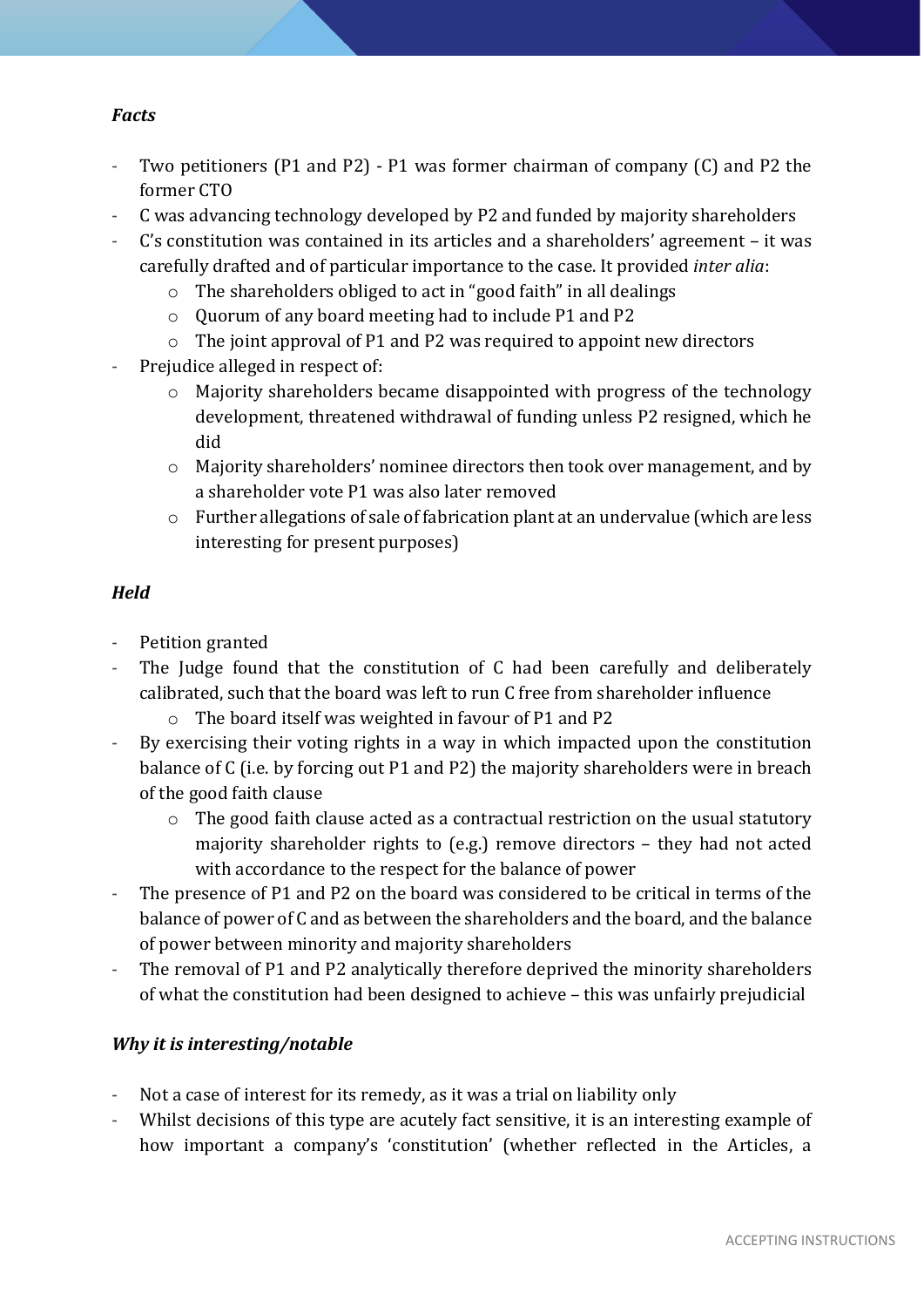shareholders' agreement or both) can be as a framing device through which any later conduct must be viewed

- In this case, the Judge undertook and a detailed and sensitive analysis of the constitution to make findings that e.g. an otherwise lawful and ordinary exercise of majority shareholder rights (i.e. removal of directors) contravened the constitution and was unfairly prejudicial.
- In other words, this company had been set up to enable P2's technological ideas to be advanced and developed with funding, but clear steps had been taken to place strictures (by way of the constitution) on usual shareholder rights to ensure that P1 and P2 had more control and influence than they otherwise would have
- Actions which were contrary to that balance were (on the facts) unfairly prejudicial.
- It emphasises the importance of the fundamental analysis of all relevant agreements - the constitution may mean that unfairly prejudicial conduct in one company may not be at unfairly prejudicial in another

# **5.** *Sprint Electric Ltd v Buyer's Dream Ltd* [2021] EWHC 960 (Ch)

# *Facts*

- This was the judgment given following costs submissions in respect of a s994 petition
- Former director (P) brought unfair prejudice petition against a company (C) and major shareholder (S) following successful claim to IP and source code from P and his service company to C's subsidiary

# *Held*

- In the underlying action P was successful both on liability and quantum and had obtained an order for substantial recovery
- Both sides were open to criticism on conduct
- Held that losing respondents should pay 65% of costs at liability stage and 80% at quantum stage

# *Why it is interesting/notable*

- It is a costs decision and so very much turns on its own facts and the outcome of the trial
- It is however a convenient summary and reminder of the usual principles as to costs as applied to s994 petitions (in particular summarised by Warren J in *Re Southern Counties Fresh Foods Ltd* [2011] EWHC 1370 (Ch), [3] – [22]
- As a reminder, the usual principles as to costs apply to s994 petitions like any other actions, but s994 petitions may be particularly prone to a number of issues being pursued and not all being successful but nevertheless enough being found sufficient to make a finding of unfair prejudice. Given as well the wide discretion that the court